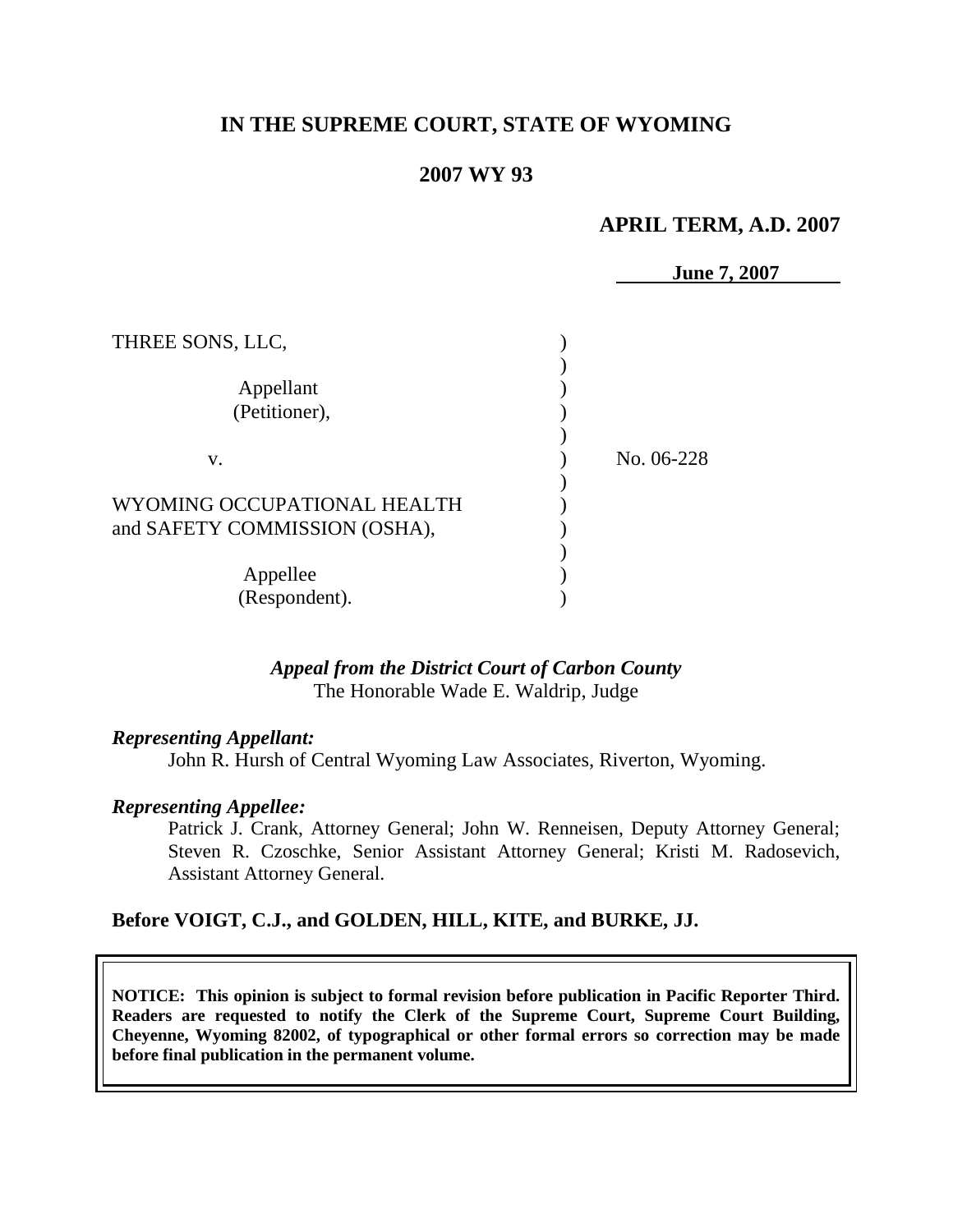#### **KITE, Justice**.

[¶1] The Wyoming Occupational Health and Safety Commission (the Commission) issued a citation to, and assessed penalties against, Three Sons, LLC (Three Sons) for job site safety violations. Three Sons contested the citation. After a hearing, the hearing examiner recommended that the Commission uphold the citation. The Commission accepted the recommendation and issued an order upholding the citation. Three Sons filed a petition for review of the order in district court, which also upheld the citation. On appeal, Three Sons contends reversal is required because the hearing examiner improperly allocated the burden of proof. Alternatively, Three Sons claims the evidence presented was insufficient to support the citation. We affirm.

#### **ISSUES**

[¶2] Three Sons states the issues as follows:

A. The District Court erred in finding that the misallocation of the burden of proof by the agency and the Hearing Officer was harmless error.

B. The District Court erred in finding that the agency, even under an improper allocation of the burden of proof, [met] it[]s burden without any evidence of foreseeability or preventability of the misconduct in question being offered.

C. The District Court erred in upholding the rejection of the employee misconduct defense and holding the employer to a strict liability standard.

The Commission re-states the issues as follows:

- I. Whether the Order Upholding Citation, which upheld the determination that Three Sons, LLC committed a willful violation of OSHA regulation  $1926.652(a)(1)$ requiring excavation cave-in protection, is supported by substantial evidence, is not arbitrary or capricious, and is in accordance with law?
- II. Whether substantial evidence supports the Order Upholding Citation, which upheld the determination that Three Sons, LLC failed to carry its burden of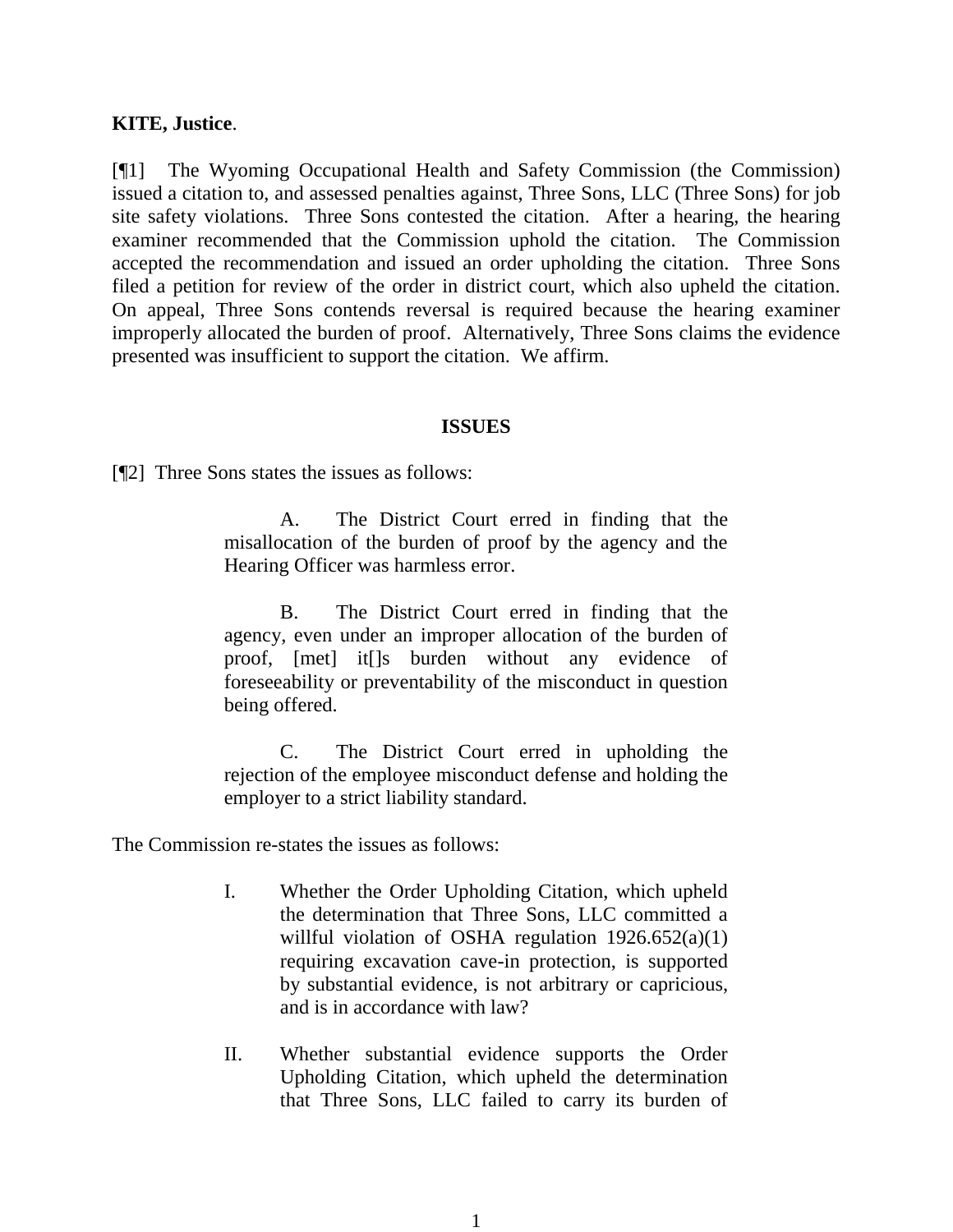proof with regard to its attempted defense of "employee misconduct?"

#### **FACTS**

[¶3] On May 20, 2004, Wyoming Occupational Health and Safety (WOSHA) compliance officer, Dan Bulkley, conducted an inspection of Three Sons' work on a water main excavation in Riverton, Wyoming. Mr. Bulkley observed three employees in a seven to eight feet deep trench without cave-in protection in violation of the WOSHA regulations governing excavation safety. Mr. Bulkley interviewed the employees who initially told him that another employee, later identified as Calvin English, instructed them to enter the trench. Mr. Bulkley spoke with Mr. English who denied telling the employees to enter the trench. The employees then changed their story, stating that they entered the trench on their own volition because they wanted to look busy.

[¶4] On June 14, 2004, after completing its investigation, WOSHA issued citations and a notification of penalties to Three Sons, describing the violations and proposed penalties as follows:

Citation 1 Item 1 Type of Violation: Willful

 $1926.652(a)(1)^*$  Each employee in an excavation shall be protected from cave-ins by an adequate protective system:

Three employees were in an excavation (7' to 8'7" in depth) without any means of cave-in protection.

\* \* \*

Proposed Penalty: \$ 49500.00

Citation 2 Item 1 Type of Violation: Repeat

 $1926.651(c)(2)^*$  Means of egress from trench excavations. A stairway, ladder, ramp or other safe means of egress shall be located in trench excavations that are 4 feet (1.22 m) or more in depth so as to require no more than 25 feet (7.62 m) of lateral travel for employees.

One employee had to travel over 115 feet of lateral travel to get to ladder for means of egress in trench.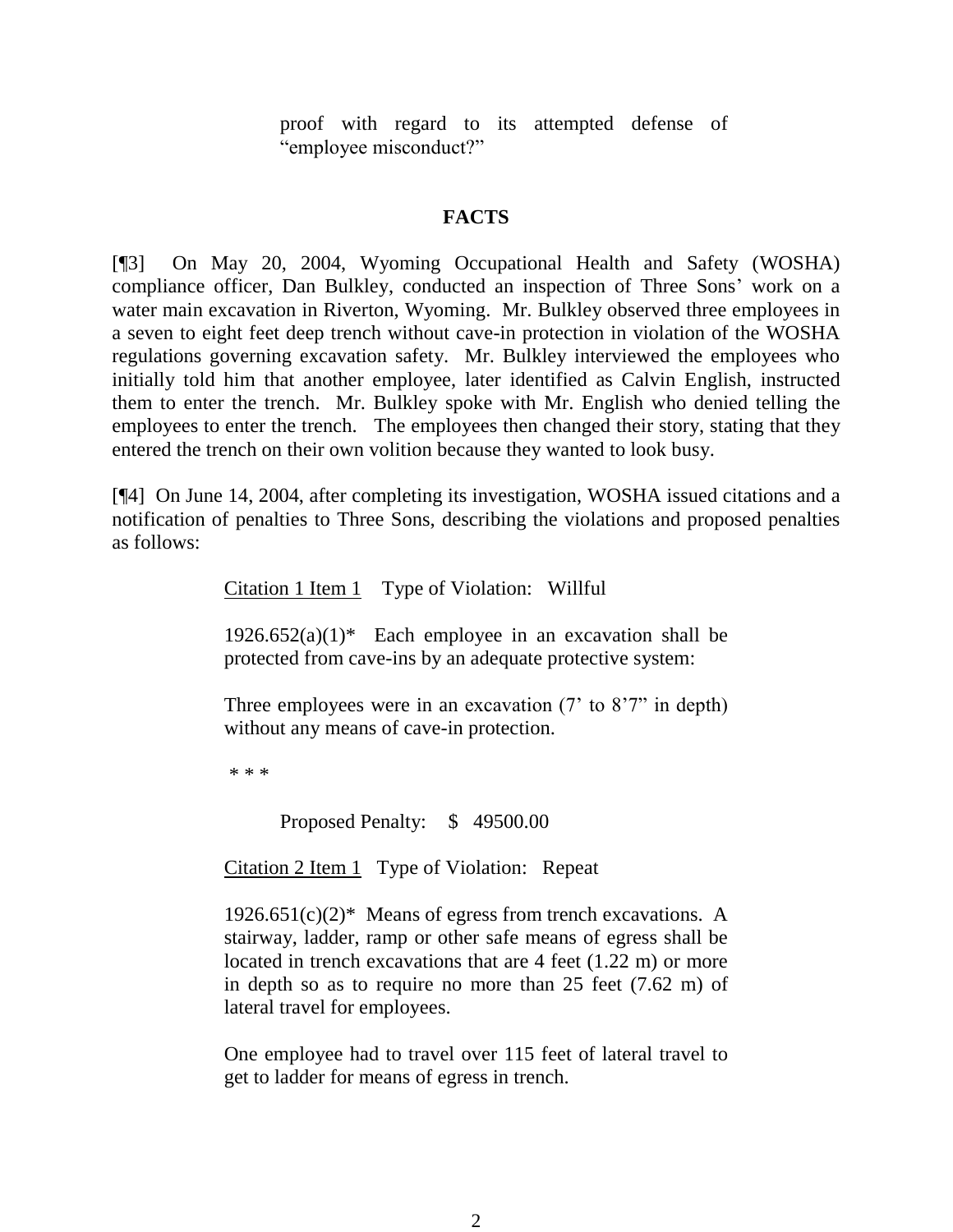\* \* \*

#### Proposed Penalty: \$ 3000.00

#### Citation 3 Item 1 Type of Violation: Serious

 $1926.652(g)(1)(ii)*$  Shields shall be installed in a manner to restrict lateral or other hazardous movement of the shield in the event of the application of sudden lateral loads:

Shield was installed in trench in a manner that could allow potential lateral or other hazardous movement of the shield in the event of sudden lateral loads. The trench box was 3 feet 8 inches from the excavation wall on one side and 3 feet from the wall on the other side.

\* \* \*

Proposed Penalty: \$ 1500.00

Citation 3 Item 2 Type of Violation: Serious

 $1926.652(g)(1)(iii)*$  Employees shall be protected from the hazard of cave-ins when entering or exiting the areas protected by shields:

Two employees not protected from the hazard of cave-ins while entering or exiting the areas protected by shield (ladder not setup properly to gain access from trench box to bank of trench or had to jump across top of trench box to bank of trench). Employees could fall down between the wall of the excavation and the trench box which would expose them to the hazard of cave-in.

\* \* \*

Proposed Penalty \$ 1500.00

Citation 4 Item 1 Type of Violation: Nonserious

 $1926.651(j)(2)*$  Employees shall be protected from excavated or other material or equipment that could pose a hazard by falling or rolling into excavations. Protection shall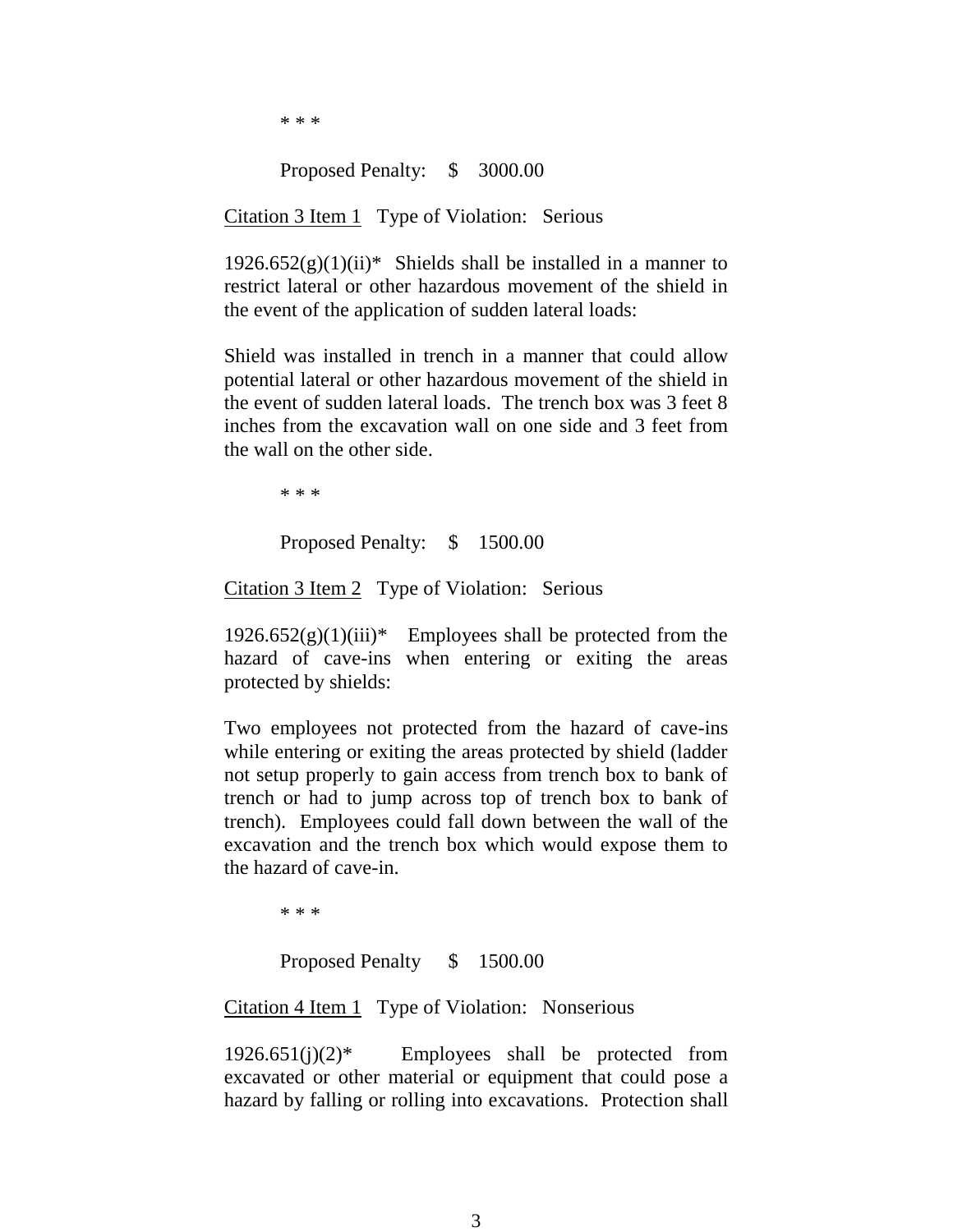be provided by placing and keeping such materials or equipment at least 2 feet (.61 m) from the edge of the excavations, or by the use of retaining devices that are sufficient to prevent materials or equipment from falling or rolling into excavations, or by a combination of both if necessary:

Spill pile was located at the edge of excavation on one side.

\* \* \*

### Proposed Penalty \$ 0.00

[¶5] Three Sons protested the citations and penalties and requested an informal conference to attempt to settle the case without a contested hearing. A conference was held on June 28, 2004. During the conference, Three Sons claimed the violations were a result of employee misconduct. Specifically, it claimed the employees had entered the trench in violation of their supervisor Cody Austin's express instructions not to enter the trench until protective equipment was in place. WOSHA issued a letter on October 18, 2004, rejecting the claim on the ground that Three Sons had not shown that it had advised two of the three employees involved of the excavation safety rules prior to moving them from the concrete work they had been doing to work in the trench.

[¶6] After receiving the letter, Three Sons submitted new documentation to WOSHA claiming the violation was the result of employee misconduct on the part of Mr. English rather than the three employees previously accused of misconduct. Included in the documentation was a form indicating that Three Sons issued Mr. English a written warning after the WOSHA inspection for not knowing the trench safety rules and for allowing the three employees from his crew to enter an unprotected trench. After reviewing the new documentation, WOSHA issued another letter rejecting Three Sons' claim of employee misconduct.

[¶7] Three Sons requested a contested case hearing, which was held April 21 and 22, 2005. At the start of the hearing, Three Sons agreed not to contest Citations 2 and 4 and the parties reached an agreement as to the penalty amounts for those violations, leaving Citations 1 and 3 for hearing. Both parties presented evidence. On May 18, 2005, the hearing examiner issued a decision recommending that the Commission uphold the citations.

[¶8] The Commission held a special meeting on September 14, 2005, to consider the recommendation. The next day, the Commission issued an order upholding the citations and imposing the following penalties: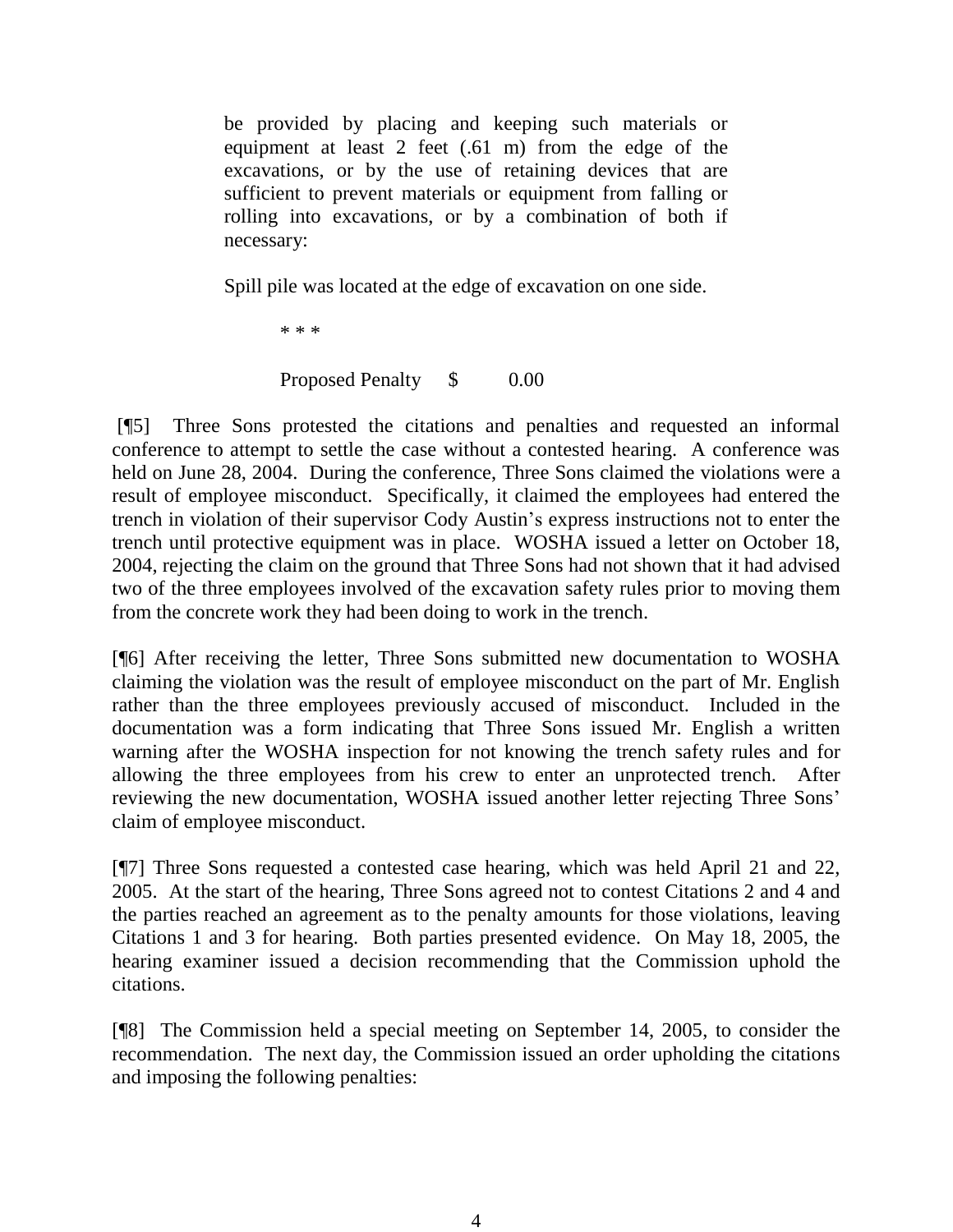| Citation 1 Item 1 | \$49,500.00             |
|-------------------|-------------------------|
| Citation 2 Item 1 | \$2,250.00              |
| Citation 3 Item 1 | \$1,500.00              |
| Citation 3 Item 2 | \$1,125.00 <sup>1</sup> |

[¶9] Three Sons filed a petition for review of administrative action in the Carbon County district court asserting two claims. First, it claimed the hearing examiner had disregarded Mr. Austin's testimony that the employees involved in the incident were ordered not to enter the trench until they were properly trained and a trench box was in place. Second, it claimed the finding of a willful violation and the imposition of a \$49,500 penalty for citation 1 were not supported by sufficient evidence, were arbitrary and were contrary to the evidence.

[¶10] Upon considering the record and the parties' briefs, the district court issued a decision letter in which it concluded: 1) the hearing examiner was justified in finding that Three Sons failed to communicate its rules to the three employees given the conflicting and inconsistent claims Three Sons presented; 2) the hearing examiner did not err in concluding that the violation was willful given the seriousness of the violation, Three Sons' prior violations of the same provision and WOSHA's desire to deter future violations; and 3) no evidence suggested the Commission exceeded its discretion in imposing the penalties it imposed. The district court entered an order affirming the Commission's order upholding the citation. Three Sons appealed from that order.

#### **STANDARD OF REVIEW**

[¶11] In reviewing an appeal from a district court's decision on a petition for review of administrative action, we afford no deference to the district court's decision and, instead, review the case as if it came directly from the agency. *Bonsell v. State ex rel. Wyo. Workers' Safety and Comp. Div*., 2006 WY 114, ¶ 7, 142 P.3d 686, 688 (Wyo. 2006). Judicial review of agency decisions is limited to those considerations specified in Wyo. Stat. Ann. § 16-3-114(c) (LexisNexis 2005), which provides in pertinent part:

> (c) To the extent necessary to make a decision and when presented, the reviewing court shall decide all relevant questions of law, interpret constitutional and statutory provisions, and determine the meaning or applicability of the terms of an agency action. In making the following determinations, the court shall review the whole record or those parts of it cited by a party and due account shall be

 $<sup>1</sup>$  The order did not mention Citation 4 because the parties agreed no penalty would be imposed.</sup>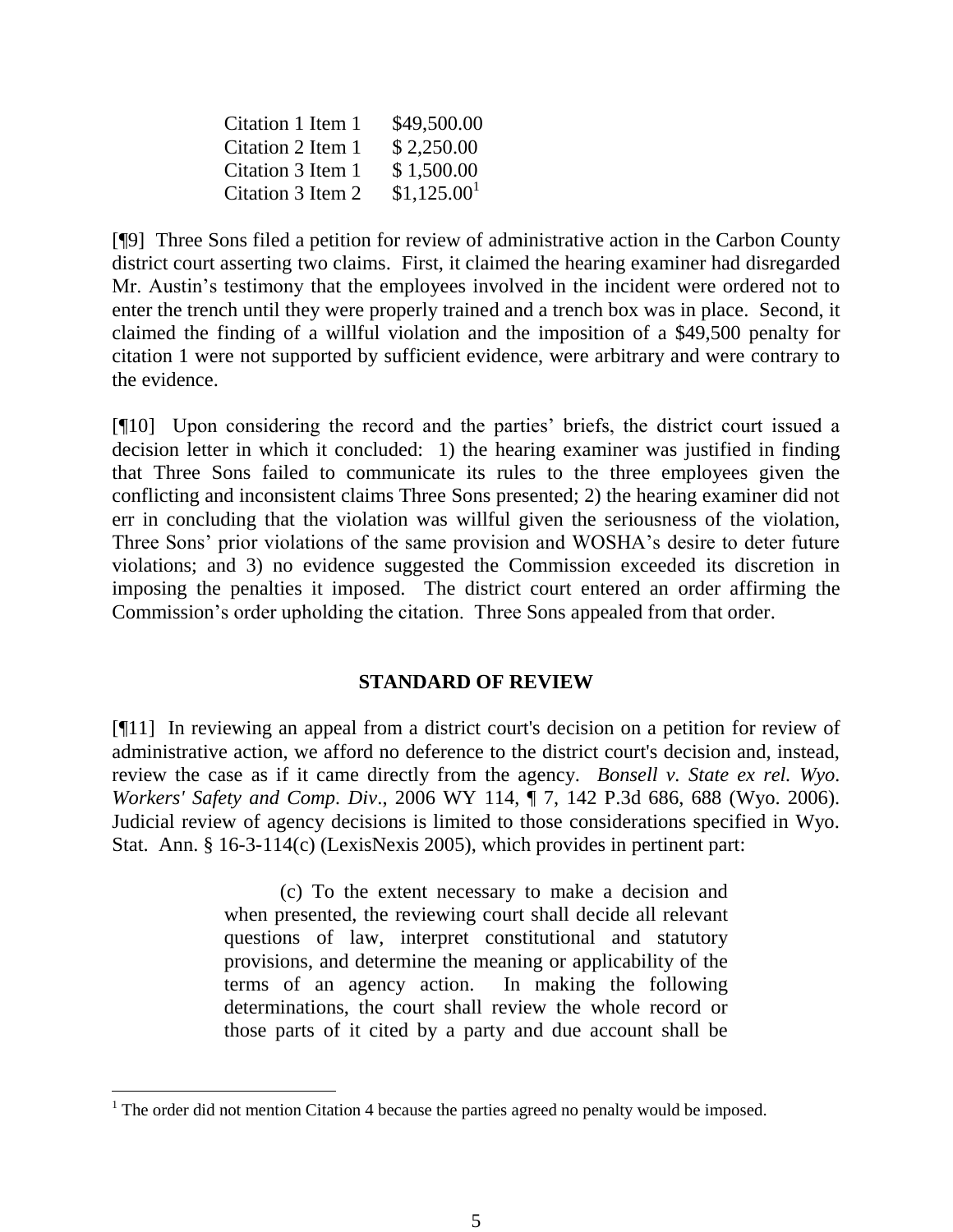taken of the rule of prejudicial error. The reviewing court shall:

. . .

 (ii) Hold unlawful and set aside agency action, findings and conclusions found to be:

(A) Arbitrary, capricious, an abuse of discretion or otherwise not in accordance with law;

. . .

(E) Unsupported by substantial evidence in a case reviewed on the record of an agency hearing provided by statute.

Additionally, we have said:

The substantial evidence test is the appropriate standard of review in appeals from contested case proceedings when factual findings are involved and both parties submit evidence. Substantial evidence is relevant evidence which a reasonable mind might accept in support of the agency's conclusions. It is more than a scintilla of evidence. Even if the factual findings are found to be supported by substantial evidence, the ultimate agency decision may still be found to be arbitrary or capricious for other reasons. An appellate court does not examine the record only to determine if there is substantial evidence to support the agency's decision, but it also must examine the conflicting evidence to determine if the hearing examiner could have reasonably made its finding and order upon all of the evidence before it.

We do not defer to the agency's determination on issues of law; instead, we will correct any error made by the agency in either interpreting or applying the law.

*Bonsell*, ¶ 8, 142 P.3d at 688-89 (citations omitted).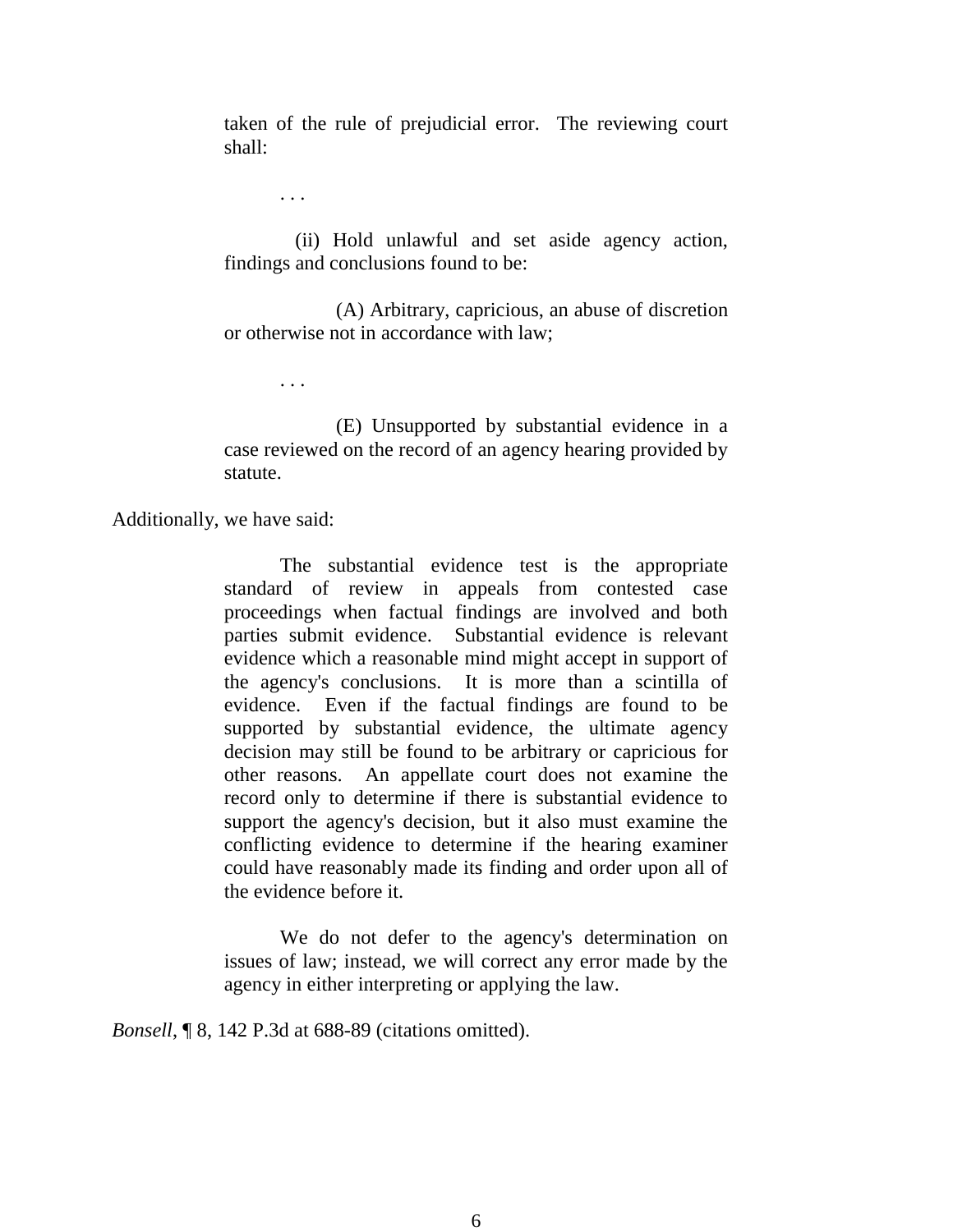# **DISCUSSION**

### *1. Allocation of the Burden of Proof*

[¶12] In its first issue, Three Sons contends that the hearing examiner improperly placed the burden of proving employee misconduct on it, the employer, rather than on WOSHA. Three Sons cites *Mountain States Telephone and Telegraph Co. v. OSHRC*, 623 F.2d 155 (10<sup>th</sup> Cir 1980) and *Capital Electric Line Builders of Kansas, Inc. v. Marshall, 678 F.2d*  $128$  (10<sup>th</sup> Cir. 1982) as support for its assertion.

[¶13] Initially in these proceedings, Three Sons took the position that employee misconduct was an affirmative defense that it had the burden of proving once WOSHA established a *prima facie* case. In his opening comments at the administrative hearing, Bill Langston, Three Sons' safety manager, said,

> I understand [employee misconduct] is an affirmative defense, but the paragraph in the regulations that govern affirmative defenses says an affirmative defense is a matter which, if established by the employer, will excuse the employer from a violation which has otherwise been proven by [OSHA]. They still must prove their case first.

The "regulation" to which Mr. Langston referred is found in the U.S. Department of Labor OSHA Field Inspection Reference Manual, CPL 2.103, Section 7, Chapter III C. 8 a. In addition to the portion quoted by Mr. Langston, the section provides:

> b. **Burden of Proof**. Although affirmative defenses must be proved by the employer at the time of the hearing, OSHA must be prepared to respond whenever the employer is likely to raise or actually does raise an argument supporting such a defense. [OSHA], therefore, shall keep in mind the potential affirmative defenses that the employer may make and attempt to gather contrary evidence when a statement made during the inspection fairly raises a defense. \* \* \*

"Unpreventable employee misconduct" is specifically mentioned in the manual as one of the more common affirmative defenses and is described as follows:

- (1) **Unpreventable Employee Misconduct or "Isolated Event".** The violative condition was:
	- (a) Unknown to the employer; and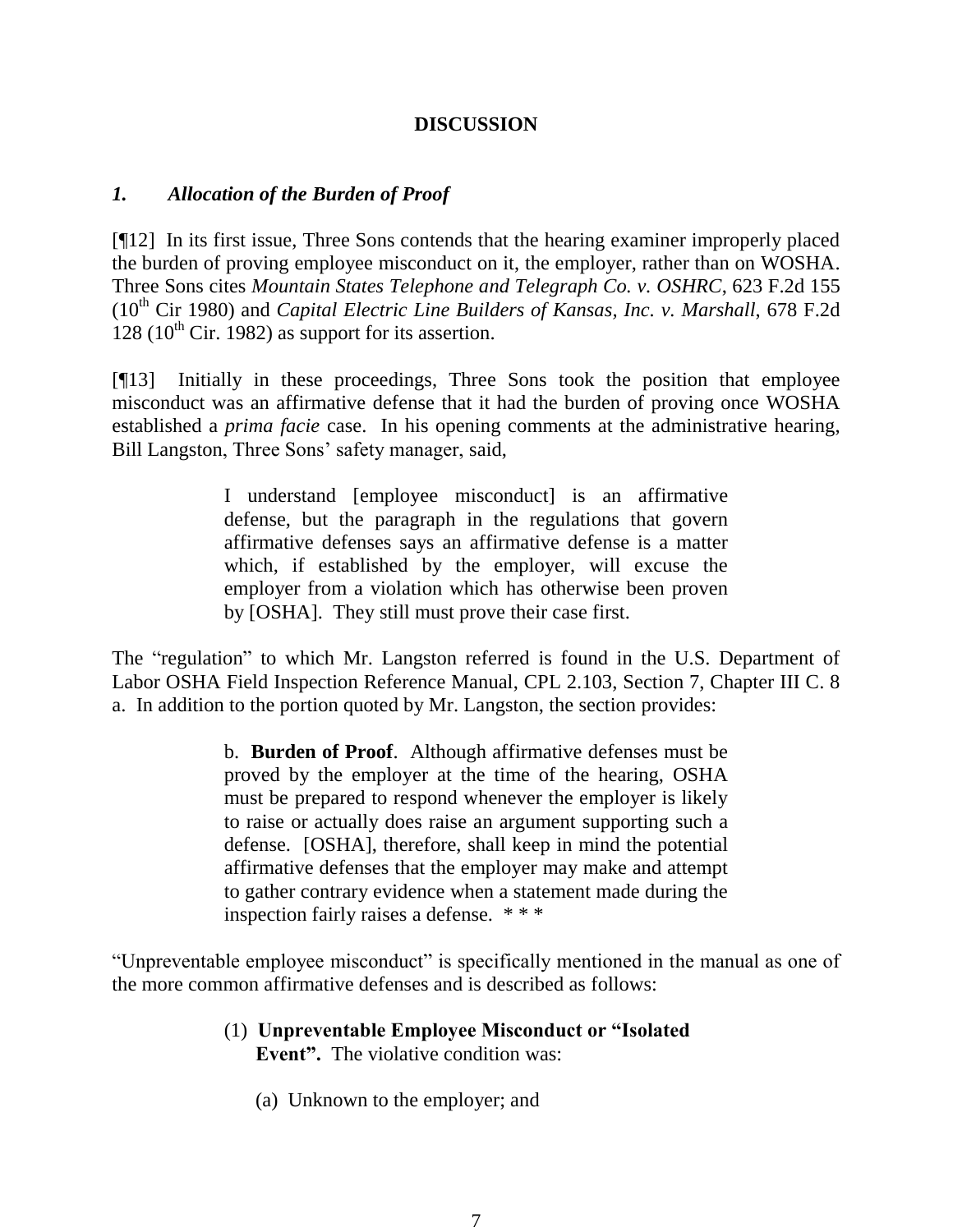(b) In violation of an adequate work rule which was effectively communicated and uniformly enforced.

[¶14] Thus, initially in these proceedings both parties approached the employee misconduct claim as an affirmative defense that Three Sons had the burden of alleging and proving. In her recommended decision, the hearing examiner agreed, reaching the following conclusions of law concerning the burden of proof:

> 1. OSHA bears the burden of proof in the proceedings herein. "The general rule in administrative law is that, unless a statute otherwise assigns the burden of proof, the proponent of an order has the burden of proof." *JM v. Department of Family Services*, 922 P.2d 219, 221(Wyo. 1996).

> > \* \* \*

14. In this case, Three Sons asserted the affirmative defense of employee misconduct. In doing so, the burden of proof shifted to Three Sons to prove the following four elements:

1) The employee misconduct is unknown to the employer;

2) There is a rule or regulation that covers the particular type of behavior or action of the employee;

3) The rule is effectively communicated to the employee;

4) The rule was enforced.

Based upon the evidence presented, the hearing examiner concluded OSHA had met its burden of proving that Three Sons violated the excavation safety regulation and that Three Sons failed to meet its burden of proving employee misconduct.

[¶15] In its petition for review of the Commission's order upholding the citation, Three Sons did not raise the issue of the burden of proof. Later, in its district court brief, however, Three Sons argued for the first time that the hearing examiner misallocated the burden of proof by requiring the employer to prove unpreventable employee misconduct. Citing *Mountain States*, 623 F.2d at 158, Three Sons asserted that OSHA had the burden of disproving unpreventable employee misconduct. It argued, "it is not sufficient that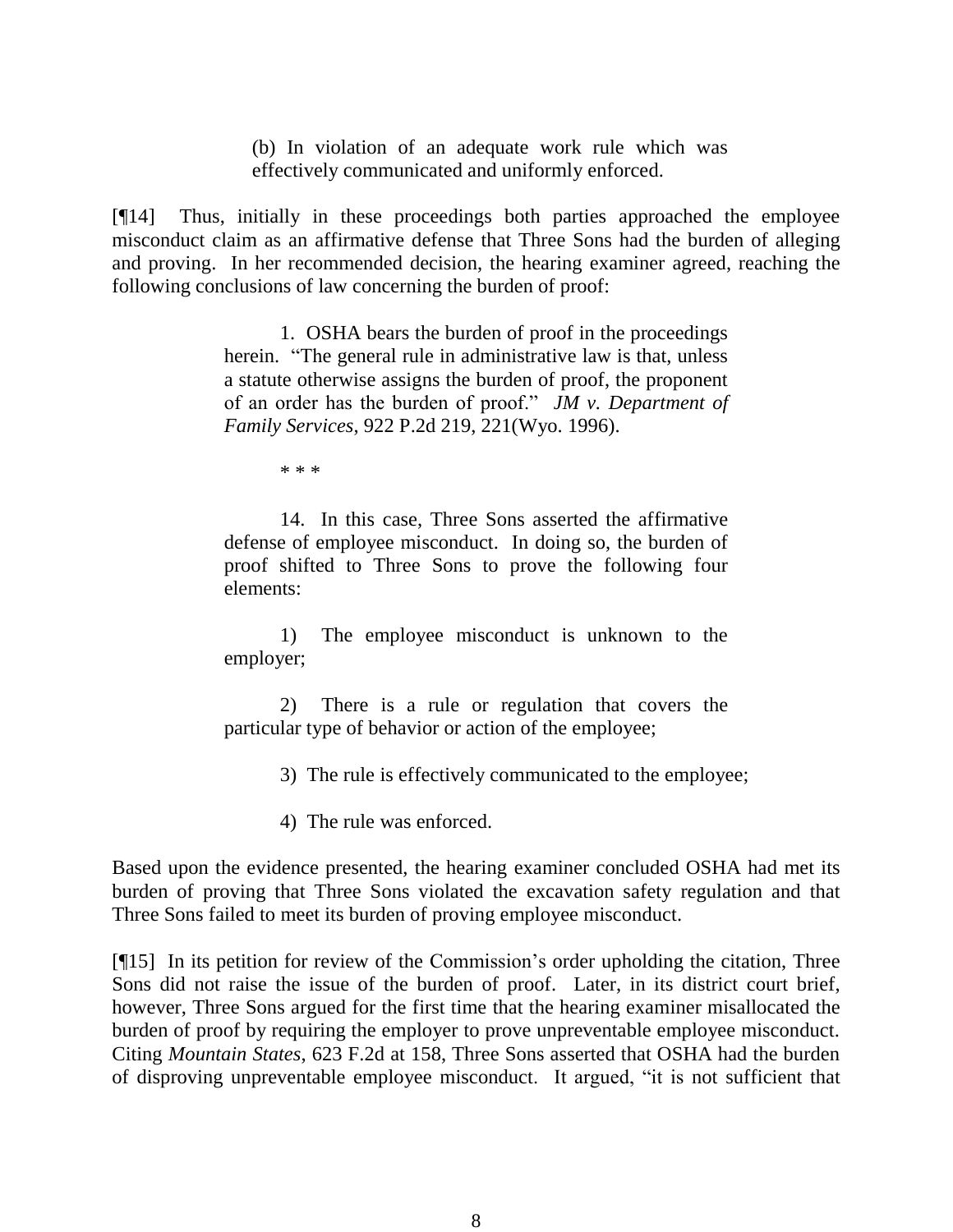[OSHA] merely show the existence of the violation, [it] must also prove that the employer had knowledge of the violation." *Capital Electric*, 678 F.2d at 129-30.

[¶16] Responding to this argument in its decision letter, the district court noted that a majority of courts have held that the employer has the burden of proving the affirmative defense of employee misconduct. However, the district court said, a minority of courts, including the Tenth Circuit Court of Appeals, have held that when an employer invokes the defense, OSHA bears the burden of proving that a particular cited safety violation was foreseeable or preventable. Under either allocation of the burden of proof, the district court concluded, the evidence was sufficient to support the hearing examiner's order.

[¶17] Addressing the burden of proof in administrative actions, we have said:

[The] allocation of the burden of proof is a matter of law. The general rule in administrative law is that, unless a statute otherwise assigns the burden of proof, the proponent of an order has the burden of proof. In general, an agency is the proponent of its orders, while an applicant for benefits or for a license is the proponent in eligibility determinations.

*JM v. Dep't of Family Servs.*, 922 P.2d 219, 221(Wyo. 1996) (citations omitted). In determining which party bears the burden of proof, we consider the applicable substantive statutes. *Id*. at 222. When the statutes do not assign the burden of proof, the proponent of the order has both the initial burden of production and the ultimate burden of persuasion in a contested case hearing. *Id*.

[¶18] The purpose of Wyoming's OSHA statutes is to prevent accidents and promote safety in the workplace. Wyo. Stat. Ann. § 27-11-102 (LexisNexis 2005). The statutes do not assign the burden of proof. Therefore, WOSHA, as the proponent of orders upholding citations and penalties, has both the initial burden of production and the ultimate burden of persuasion in a contested case hearing to prove an employer committed the violations. Precisely what WOSHA must prove in order to satisfy its burden has not been addressed by this Court. However, the question has been addressed by federal courts in the context of the federal OSHA regulations which were adopted verbatim by WOSHA.

[¶19] The majority of federal courts hold that unpreventable employee misconduct is an affirmative defense which the employer bears the burden of pleading and proving. *See P. Gioioso & Sons, Inc. v. O.S.H.R.C.,* 115 F.3d 100 (1st Cir. 1997); *New York State Elec. & Gas Corp. v. Secretary of Labor*, 88 F.3d 98 (2d Cir. 1996); *Brock v. L.E. Myers Co., High Voltage Div.*, 818 F.2d 1270 (6<sup>th</sup> Cir. 1987); *DCS Sanitation Mgmt., Inc. v. OSHRC*, 82 F.3d 812 (8th Cir. 1996); *Daniel Int'l Corp. v. OSH*, 683 F.2d 361 (11th Cir. 1982).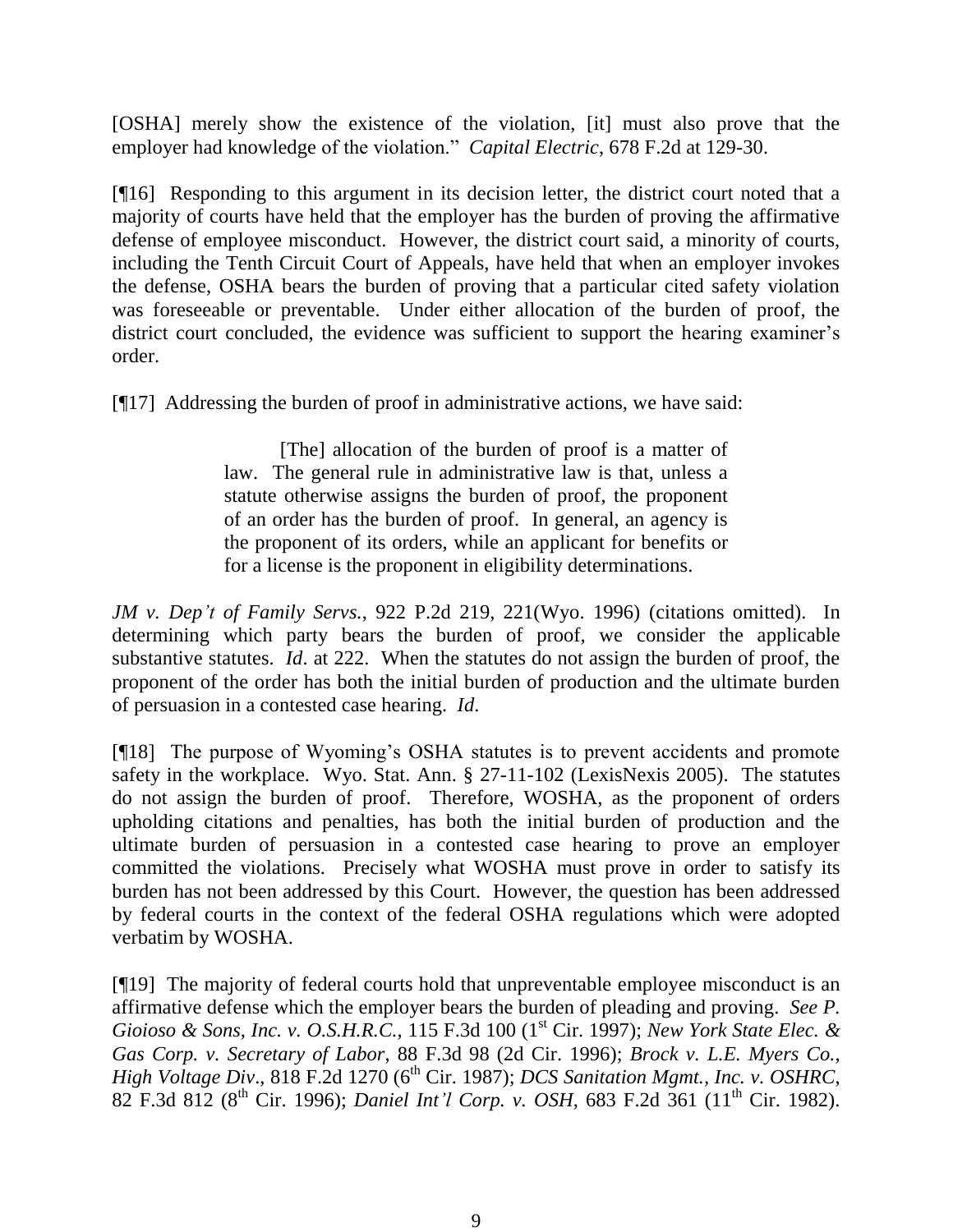The rationale for the majority view was stated in *Brock*, 818 F.2d at 1277 (citations omitted):

> Congress has specifically imposed on the employer the "responsibility to assure compliance by his own employees. Final responsibility for compliance with the requirements of this Act remains with the employers." S. Rep 1282,  $91<sup>st</sup>$ Cong. 2d Sess. 10-11 (1970). The statutory duty to assure compliance with standards issued under the Act includes the obligation to prevent hazardous non[-]complying conduct by employees.  $* * *$  Since the Act itself places upon the employer the responsibility of taking all reasonable steps to eradicate preventable hazards, "including imposing work rules, communicating the rules to employees, and providing training, supervision and disciplinary action designated to enforce the rules," the Secretary makes out a *prima facie* case of the employer's awareness of a potentially preventable hazard upon the introduction of proof of the employer's failure to provided adequate safety equipment or to properly instruct its employees on necessary safety precautions.

> Thereafter, an employer may defend the citation on the ground that, due to the existence of a thorough and adequate safety program which is communicated and enforced as written, the conduct of its employee(s) in violating that policy was idiosyncratic and unforeseeable. By its nature, information with respect to the implementation of its written safety program will be in the hands of the employer, and it is not unduly burdensome to require it to come forward with such evidence. If the employer's evidence preponderates, it has successfully established the defense of unforeseeable employee misconduct.

[¶20] In contrast to the majority of courts, the Tenth Circuit has held in two cases that error occurred when an administrative law judge (ALJ) placed the burden of proving employee misconduct on the employer.<sup>2</sup> In *Mountain States*, 623 F.2d at 158 (citations omitted), the Tenth Circuit stated:

 $\overline{a}$ 

<sup>&</sup>lt;sup>2</sup> In *Austin Bldg. Co. v. OSHRC*, 647 F.2d 1063, 1067-68 (10<sup>th</sup> Cir. 1981) (citations omitted), the Court held:

The Secretary has the burden of showing that the employer knew or, with the exercise of reasonable diligence, could have known of the likelihood of the noncomplying condition or practice. The employer may defend by showing that the violation was an unforeseeable occurrence. Evidence that the employer effectively communicated and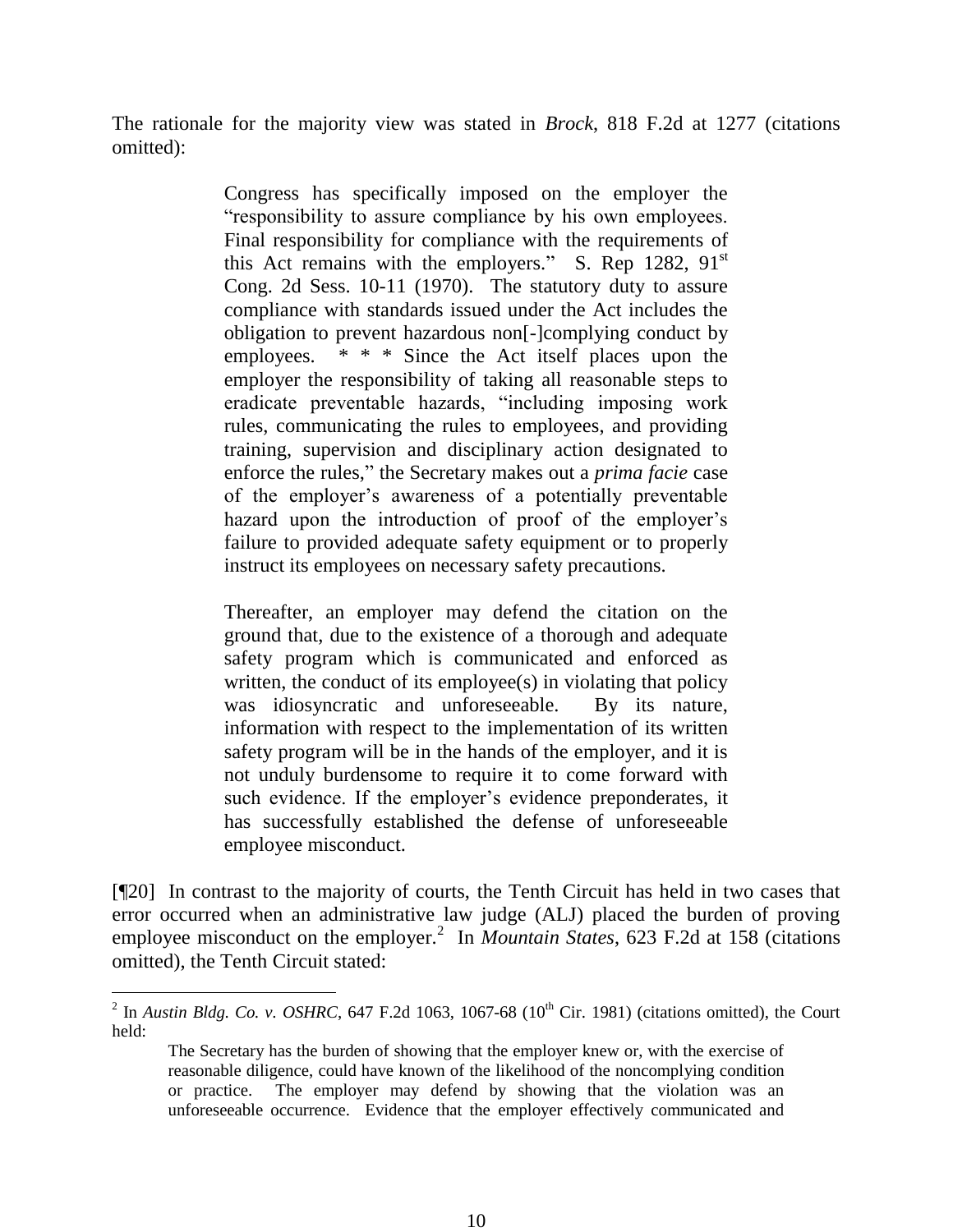The question we decide here is whether the Commission erred when it placed upon Mountain States the burden of proving the violation was unpreventable. The Fourth Circuit, in reviewing a Commission decision involving circumstances similar to those here, held the Commission may not place the burden on the employer. We agree with the result reached by the Fourth Circuit.

Factually, *Mountain States* involved a violation committed by a supervisor to whom the employer had entrusted its duty to assure employee compliance with safety standards. Under those facts, the Tenth Circuit held the government had the burden of proving the preventability of employee misconduct.

[¶21] Two years later, in *Capital Electric*, 678 F.2d at 130, and a case involving a violation by a non-supervisory employee, the Tenth Circuit again held an ALJ erred in placing the burden of proving employee misconduct on the employer. Citing *Mountain States*, the Court held that the burden to show preventability of employee misconduct rested with the Labor Secretary. The Court stated: "The Secretary can meet this burden by showing that the violation was foreseeable because of inadequacies in safety precautions, training of employees, or supervision." *Id.*

[¶22] For the reasons stated in *Block*, we find the majority rule to be the better rule. The employer is ultimately responsible for ensuring compliance with OSHA regulations. Although the agency has the initial burden of production and the ultimate burden of persuasion to prove that a violation occurred, it is reasonable and in accord with our usual evidentiary rules for the burden to shift upon presentation by WOSHA of a *prima facie* case to the employer to prove the affirmative defense of employee misconduct. Therefore, we hold that the hearing examiner properly placed upon Three Sons the burden of proving the affirmative defense of unpreventable employee misconduct.

# *2. Sufficiency of the Commission's Prima Facie Case*

 $\overline{a}$ 

[¶23] In her order, the hearing examiner concluded that WOSHA met its burden of proving the violation. Three Sons contends that proof of the violation was not sufficient to establish the Commission's *prima facie* case; the Commission was also required to

enforced safety policies to protect against the hazard permits an inference that the employer justifiably relied on its employees to comply with the applicable safety rules and that violations of these safety policies were not foreseeable or preventable.

Thus, in *Austin*, the Tenth Circuit was aligned with the majority of courts in holding that unpreventable employee misconduct was a defense available to the employer to disprove the alleged violation.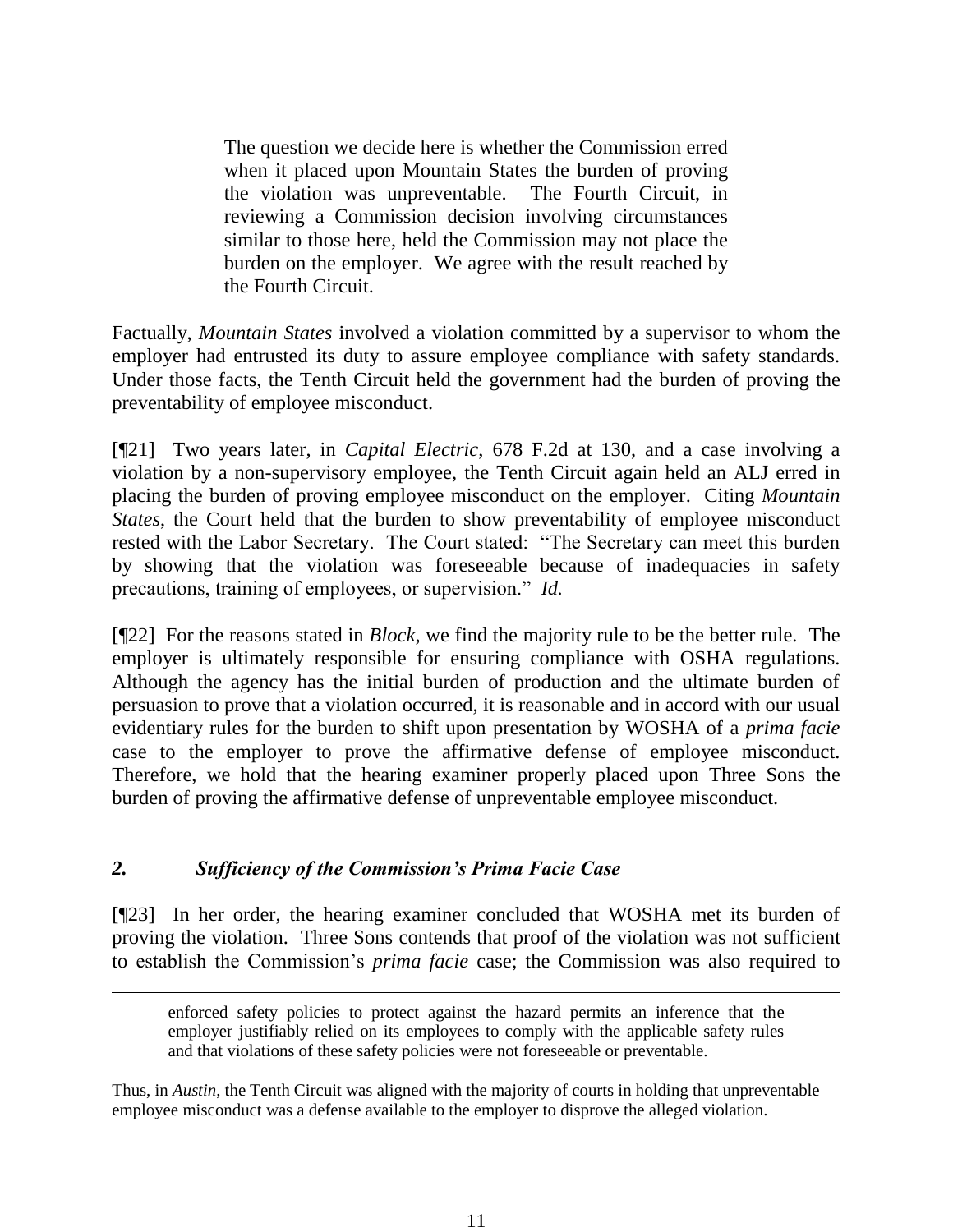show it was foreseeable that the employees would violate the safety rules by entering the trench despite Mr. Austin's instruction to stay out of the trench until protective equipment was in place. Three Sons contends the Commission presented no evidence showing that the violation was foreseeable. Given the absence of evidence that the violation was foreseeable, Three Sons asserts, the hearing examiner's ruling amounts to the imposition of strict liability, a result not intended by the OSHA statutes. WOSHA responds that evidence was presented showing the violation was foreseeable.

[¶24] Most courts that have addressed the issue have concluded it is not enough for the government to prove the violation. In order to make the *prima facie* showing necessary to satisfy its burden of proof, the government must prove the violation occurred and the employer knew or with reasonable diligence could have known the violation was likely. *New York State Electric*, 88 F.3d at 105. Proof of the employer's actual or constructive knowledge of the violation is essential to the government's *prima facie* case. *Id*. Constructive knowledge may be shown by evidence that the employer failed to establish an adequate safety program promoting compliance with safety standards. *Id.* at 105-06.

[¶25] At the hearing, WOSHA presented Mr. Bulkley's testimony that he saw three men in the trench performing various types of work around what appeared to be a water line. He also testified that he asked the men if they had been trained, they responded that they had not been, and when he asked them who told them to go into the trench, they pointed to Mr. English. Mr. Bulkley asked Mr. English if he told the men to go into the ditch and he denied having done so. Mr. Bulkley spoke with the three employees again and they recanted what they had said earlier and indicated they had gone into the trench on their own volition because they did not want it to appear that they were not working. Mr. Bulkley then spoke to Mr. Austin, the supervisor on the job, who stated the men were new hires and had not been trained on trench safety prior to being moved over to the trench to assist with installing saddles on the water lines in the trench.

[¶26] WOSHA also presented the testimony of WOSHA compliance supervisor, Johnnie Hall. He testified that he asked Three Sons for documentation showing that the employees in the trench had been instructed on the rules concerning trench safety. Three Sons provided no such documentation. Mr. Hall also testified he reviewed documentation provided by Three Sons concerning safety meetings and it indicated only one of the three employees in the trench had attended any safety meetings and he had attended only one such meeting. Mr. Hall also testified that he reviewed documentation showing that the day after the WOSHA inspection Three Sons reprimanded Mr. English for allowing three members of his crew to enter the trench without adequate protections in place.

[¶27] This testimony alone was enough to establish a *prima facie* case that the violation was foreseeable because of inadequacies in safety precautions, employee training and supervision. The evidence was undisputed that two of the three employees observed in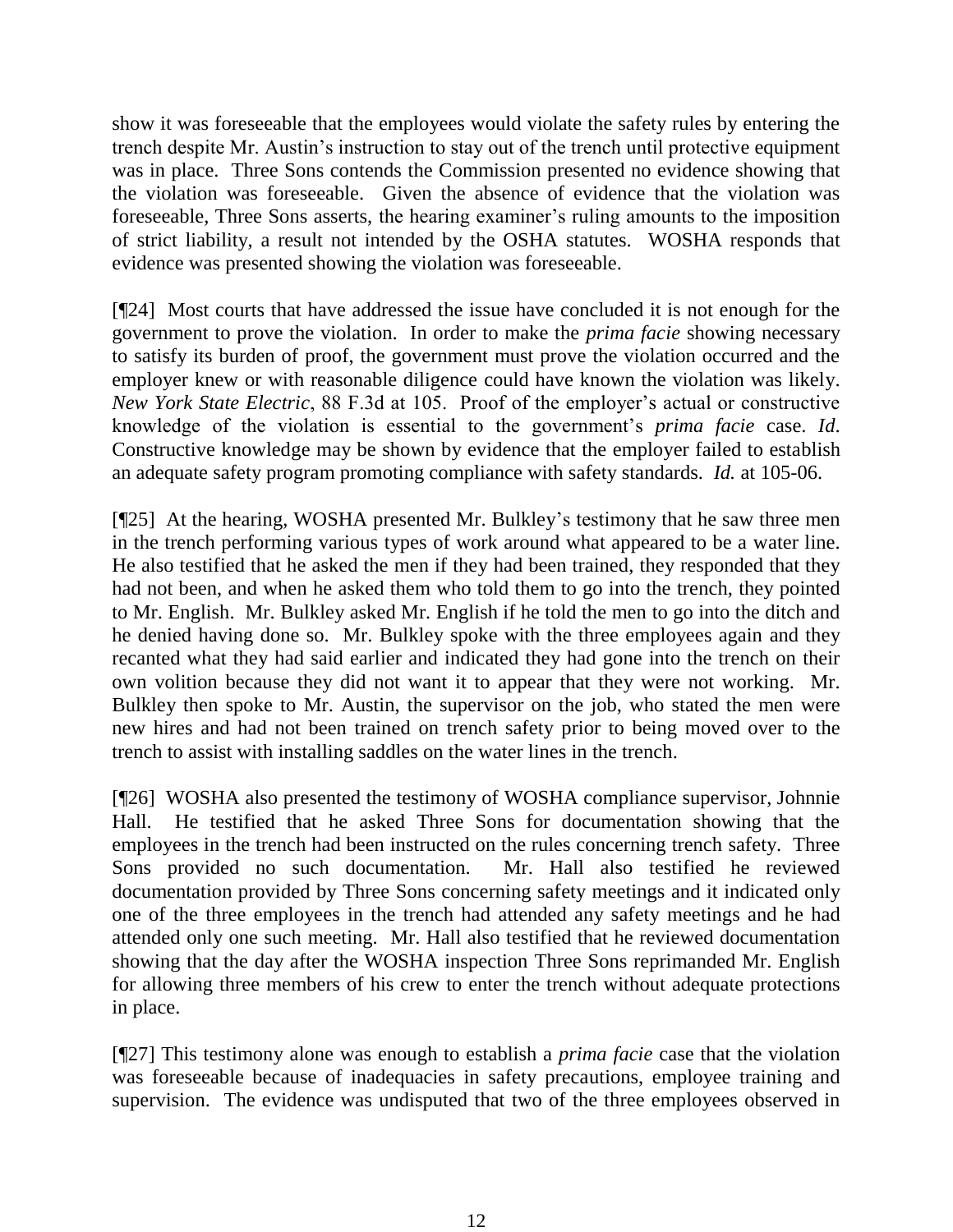the trench had not received excavation safety training and that only one of the employees had received any safety training at all. It was also undisputed that Mr. English received a written warning the day after the inspection for allowing three employees from his crew to enter the unprotected trench. Although Three Sons presented evidence that Mr. English had no supervisory authority over the employees and did not instruct them to enter the trench, the hearing examiner was entitled to weigh the evidence and make findings and conclusions based upon what she deemed the more credible evidence. Given that the evidence supports the conclusion that Three Sons knew, or with the exercise of reasonable care could have known, that a violation was likely, the hearing examiner's failure to specify that element of the state's burden in her written order does not give rise to reversible error.

### *3. Sufficiency of the Evidence of Employee Misconduct*

[¶28] In its final issue, Three Sons claims that it established the affirmative defense of employee misconduct and the rulings of the hearing examiner and district court to the contrary were arbitrary and not supported by the evidence. In support of its claim, Three Sons cites cases holding that an employer cannot foresee that an employee would violate a direct order and that intentional employee misconduct cannot form the basis of a citation. *Horne Plumbing & Heating Co. v. OSHRC*, 528 F.2d 564 (5<sup>th</sup> Cir. 1976); *Brennan v. OSHRC*, 501 F.2d 1196 (7<sup>th</sup> Cir. 1974).

[¶29] The following quotation from *Horne*, 528 F.2d at 569, clearly demonstrates that it is distinguishable from the present case:

> In the instant case, it is undisputed that Horne had an excellent safety program. A safety expert who had examined the company's program testified that it "far exceeds" that of similar companies, and the administrative law judge found on undisputed evidence that "Mr. Horne was diligent in providing for the safety of his employees. . . ." The record shows that *Mr. Horne took virtually every conceivable precaution to ensure that his employees were aware of and understood the requirements of the Act and that they conducted themselves in accordance therewith*. In fact, Mr. Horne's undisputed testimony shows that for many years prior to the passage of the Act, he had been actively engaged in efforts to provide safe working conditions; and that prior to the May 19 accident his company had an excellent record of almost twenty years without a lost-time accident. On the facts of this case, *it is readily apparent that Mr. Horne did everything within his power to ensure compliance with the*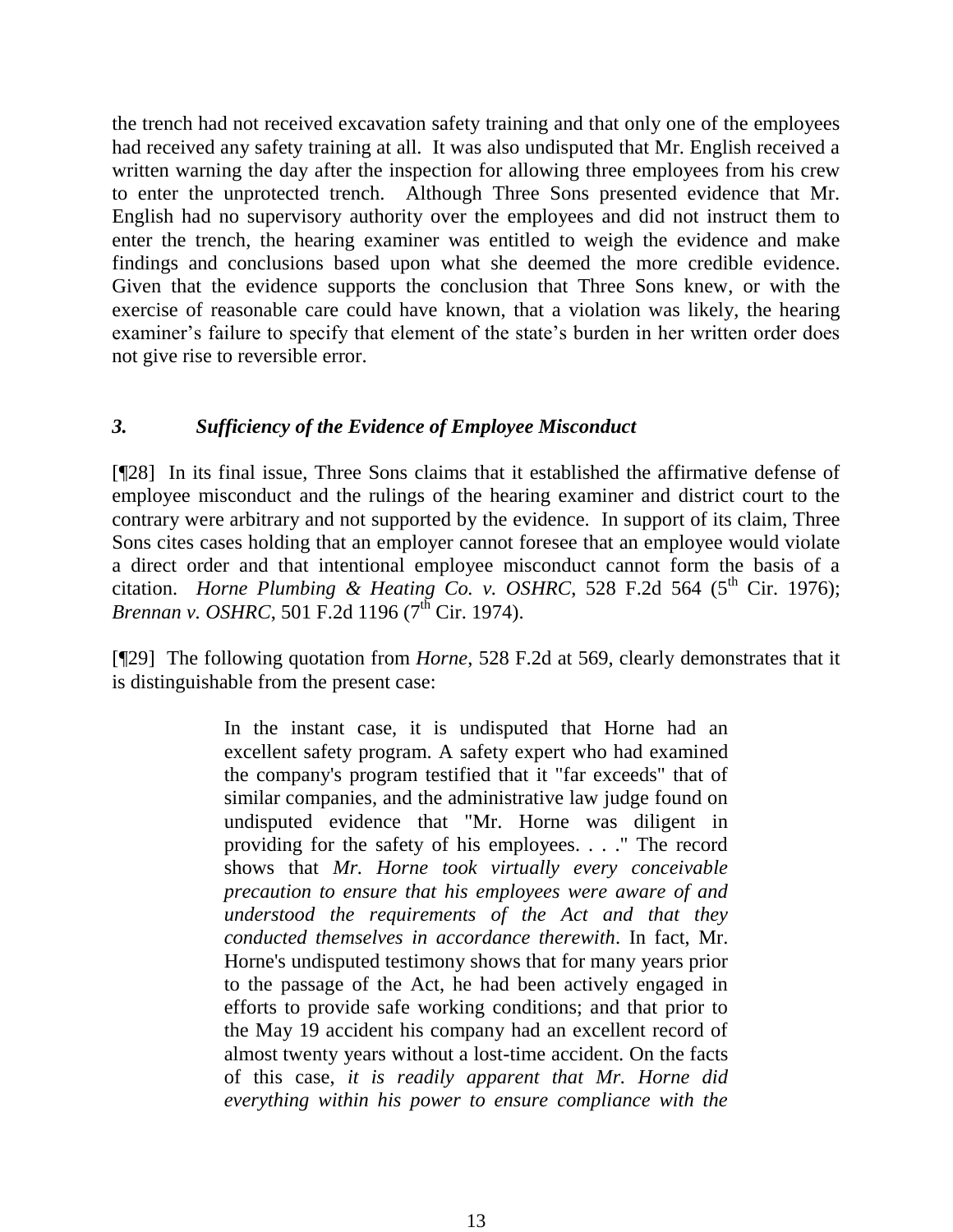*law, short of remaining at the job site and directing the operations himself*. The question then becomes whether this final effort was required.

(emphasis added).

[¶30] In contrast, the evidence in the present case indicated that Mr. Austin, Three Sons' principal supervisor on the job site, knew the employees "had never seen a trench box or a ladder in their life. When they laid pipe out on the reservation, I soon found out they never – they never used any safety means." Despite its knowledge that the employees knew nothing about trench safety, working around trenches or safety in general, Three Sons took no precautions to ensure that these employees were aware of and understood the requirements of the OSHA excavation safety standards or that they conducted themselves in accordance with them. Unlike Mr. Horne, Three Sons did not do everything in its power to ensure compliance with the law. Rather, without providing any training in excavation safety to ensure these newly hired employees were aware of and understood the OSHA requirements and conducted themselves accordingly, Three Sons allowed them to begin work above a trench that was over seven feet deep without supervision with the ultimate intent of having them work in the trench. Other than the testimony that Mr. Austin instructed them not to enter the trench, the significance of which was brought into question by the evidence that Mr. English allowed the three members of his crew to enter the trench, there was no evidence Three Sons did anything to ensure compliance with the law.

[¶31] *Brennan*, 501 F.2d 1196, is also distinguishable from the case before us. In *Brennan*, an employee was killed when he took it upon himself to cut the band holding railroad ties in place on the back of a transport truck. The labor secretary contended the violation was foreseeable because the employee was inexperienced and untrained and had been asked to be present at the place of unloading. The Commission rejected the claim primarily on the basis that the employee was not assigned to assist in the unloading process. In concluding the violation was not foreseeable under those circumstances, the Court stated:

> Where an employee is directly participating in a job, the employer may well, as the Commission noted, have a duty under the Act to instruct him on the safe procedure for handling the job. On the other hand, the Commission accurately recognized that training may be unnecessary for an employee who is wholly disassociated with the operation in question and who would not be foreseeably exposed to danger

*Id.* at 1200.